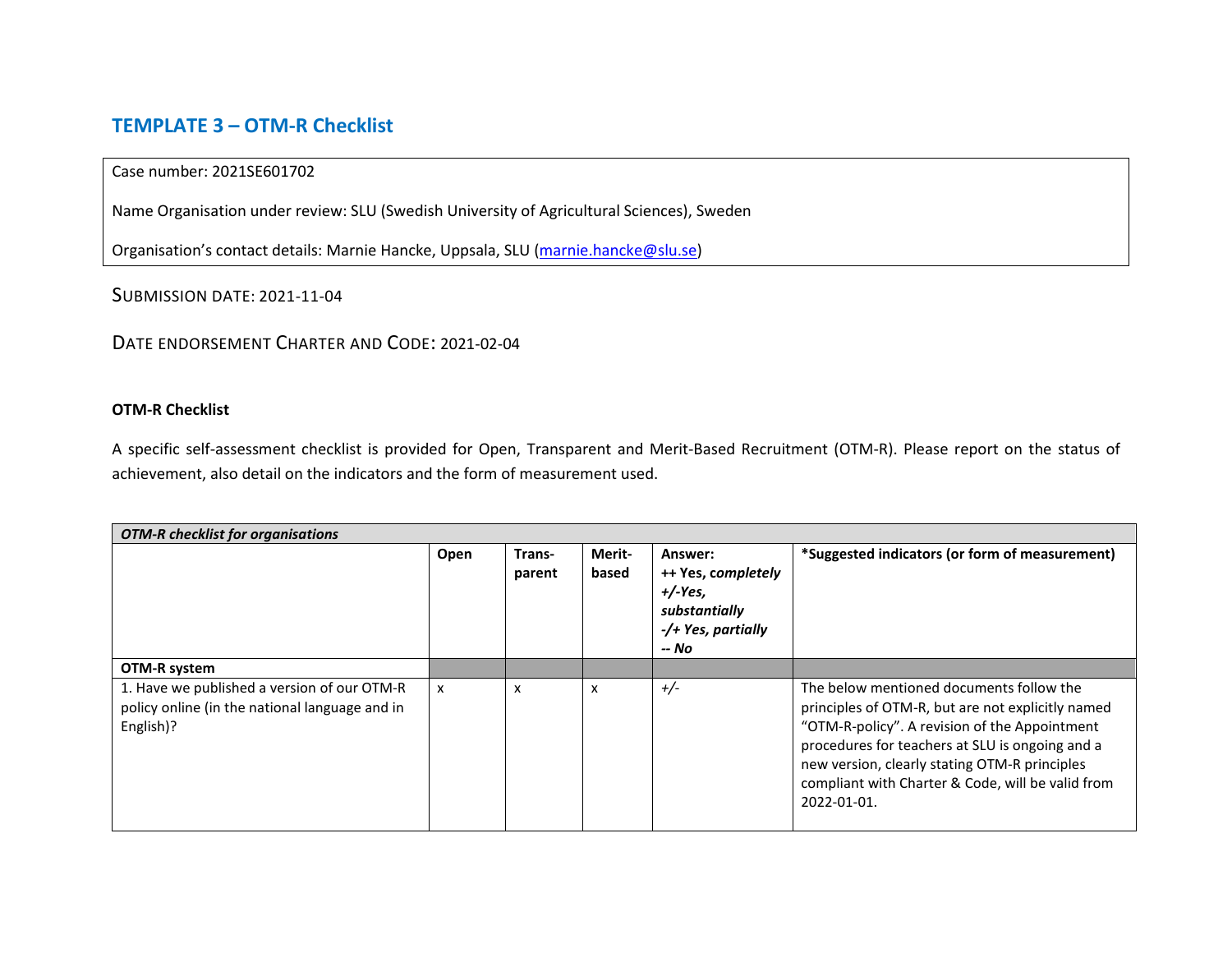|                                              |   |                           |   |       | Appointment procedures for teachers at SLU:           |
|----------------------------------------------|---|---------------------------|---|-------|-------------------------------------------------------|
|                                              |   |                           |   |       | https://internt.slu.se/en/support-                    |
|                                              |   |                           |   |       | services/administrative-support/human-                |
|                                              |   |                           |   |       | resources/anstallningar/lararanstallningar-           |
|                                              |   |                           |   |       | mm/appointment-procedures-for-slu/                    |
|                                              |   |                           |   |       |                                                       |
|                                              |   |                           |   |       | General assessment criteria for the appointment of    |
|                                              |   |                           |   |       | teachers: https://internt.slu.se/stod-                |
|                                              |   |                           |   |       | service/admin-                                        |
|                                              |   |                           |   |       |                                                       |
|                                              |   |                           |   |       | stod/hr/anstallningar/lararanstallningar-             |
|                                              |   |                           |   |       | mm/anstallning-av-larare1/                            |
|                                              |   |                           |   |       | Admission regulations for doctoral education:         |
|                                              |   |                           |   |       | https://internt.slu.se/globalassets/mw/utb/forskar    |
|                                              |   |                           |   |       | utbildningdocent/riktlinjer/antagningsordning-        |
|                                              |   |                           |   |       | forskarutbildning-en-publicerad-17-maj.pdf            |
|                                              |   |                           |   |       |                                                       |
|                                              |   |                           |   |       | Vacancies: https://www.slu.se/om-slu/jobba-pa-        |
|                                              |   |                           |   |       | slu/lediga-tjanster/                                  |
|                                              |   |                           |   |       |                                                       |
| 2. Do we have an internal guide setting out  | X | $\boldsymbol{\mathsf{x}}$ | x | $+/-$ | [Date of latest update; ensure that it is sent to all |
|                                              |   |                           |   |       | staff]                                                |
| clear OTM-R procedures and practices for all |   |                           |   |       |                                                       |
| types of positions?                          |   |                           |   |       | Appointment procedures for teachers at SLU            |
|                                              |   |                           |   |       | (Appendix to the decision by the SLU Board on 19      |
|                                              |   |                           |   |       | February 2018). A revision will be finalized          |
|                                              |   |                           |   |       | autumn/winter 2021 and the aim is to have a new       |
|                                              |   |                           |   |       | version valid from 2022-01-01.                        |
|                                              |   |                           |   |       | General assessment criteria for the appointment of    |
|                                              |   |                           |   |       | teachers [Version 2018-04-17]                         |
|                                              |   |                           |   |       | Gender mainstreaming action plan [Version 2020-       |
|                                              |   |                           |   |       | $12 - 21$                                             |
|                                              |   |                           |   |       | Information about the recruitment process for         |
|                                              |   |                           |   |       | other staff categories than teachers is found at the  |
|                                              |   |                           |   |       | staff web: https://internt.slu.se/stod-               |
|                                              |   |                           |   |       | service/admin-stod/hr/anstallningar/rekrytering-      |
|                                              |   |                           |   |       |                                                       |
|                                              |   |                           |   |       | och-annonsering/ (In Swedish only). [Information is   |
|                                              |   |                           |   |       | regularly updated].                                   |
|                                              |   |                           |   |       |                                                       |
|                                              |   |                           |   |       | See Action Plan, actions 5 and 6.                     |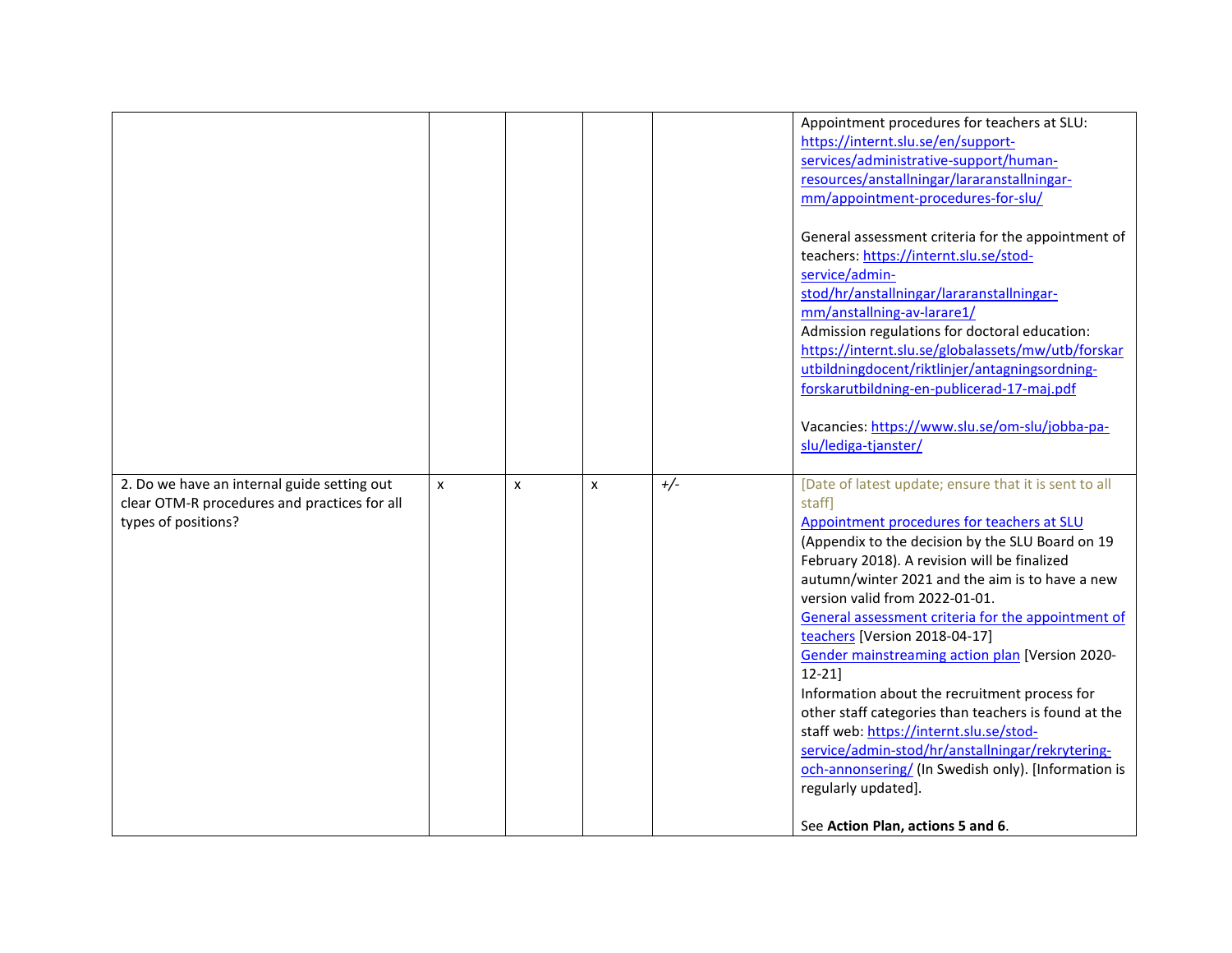| 3. Is everyone involved in the process<br>sufficiently trained in the area of OTM-R? | $\boldsymbol{\mathsf{x}}$ | $\boldsymbol{x}$ | $\mathsf{x}$   | $+/-$   | - Existence of training programs for OTM-R<br>- Number of staff following training in OTM-R<br>As mentioned above, the documents guiding<br>managers/Heads of Departments, HR-specialists<br>and members of the Academic Appointments<br>Board in the recruitment process follow OTM-R<br>principles. Managers/Heads of Departments and<br>members of Academic Appointments Boards are<br>introduced to relevant documents at the beginning<br>of their term of office and thus can be considered<br>sufficiently trained.<br>Competency based recruitment is about to be<br>established as the mean of recruiting. This will<br>mark a shift from conducting a replacement<br>recruitment to thoroughly investigating the long-<br>term competency needed. This focus on<br>competence will hopefully lead to hiring increased<br>share of underrepresented groups. Training in<br>competence based recruitment will be mandatory<br>for e.g. Academic Appointments Board members<br>and Heads of departments (see Action Plan,<br>actions 4.1-4.4).<br>Web-based information for managers regarding<br>the recruitment of technical/administrative staff is<br>available on the staff web (in Swedish only). |
|--------------------------------------------------------------------------------------|---------------------------|------------------|----------------|---------|----------------------------------------------------------------------------------------------------------------------------------------------------------------------------------------------------------------------------------------------------------------------------------------------------------------------------------------------------------------------------------------------------------------------------------------------------------------------------------------------------------------------------------------------------------------------------------------------------------------------------------------------------------------------------------------------------------------------------------------------------------------------------------------------------------------------------------------------------------------------------------------------------------------------------------------------------------------------------------------------------------------------------------------------------------------------------------------------------------------------------------------------------------------------------------------------------------------|
| 4. Do we make (sufficient) use of e-recruitment<br>tools?                            | X                         | x                |                | $^{++}$ | Web-based tool for (all) the stages in the<br>recruitment process<br>Yes, the e-recruitment tool ReachMee is used for<br>all recruitment processes, since 2017 (see Action<br>Plan, actions 7-8).                                                                                                                                                                                                                                                                                                                                                                                                                                                                                                                                                                                                                                                                                                                                                                                                                                                                                                                                                                                                              |
| 5. Do we have a quality control system for<br>OTM-R in place?                        | $\pmb{\times}$            | x                | $\pmb{\times}$ | $+/-$   | Yes, sufficiently. Control points are embedded in<br>the recruitment processes for teachers ensuring<br>their quality. These include recruitment groups,<br>requirement profiles, external experts,<br>appointment and promotion committees, as well                                                                                                                                                                                                                                                                                                                                                                                                                                                                                                                                                                                                                                                                                                                                                                                                                                                                                                                                                           |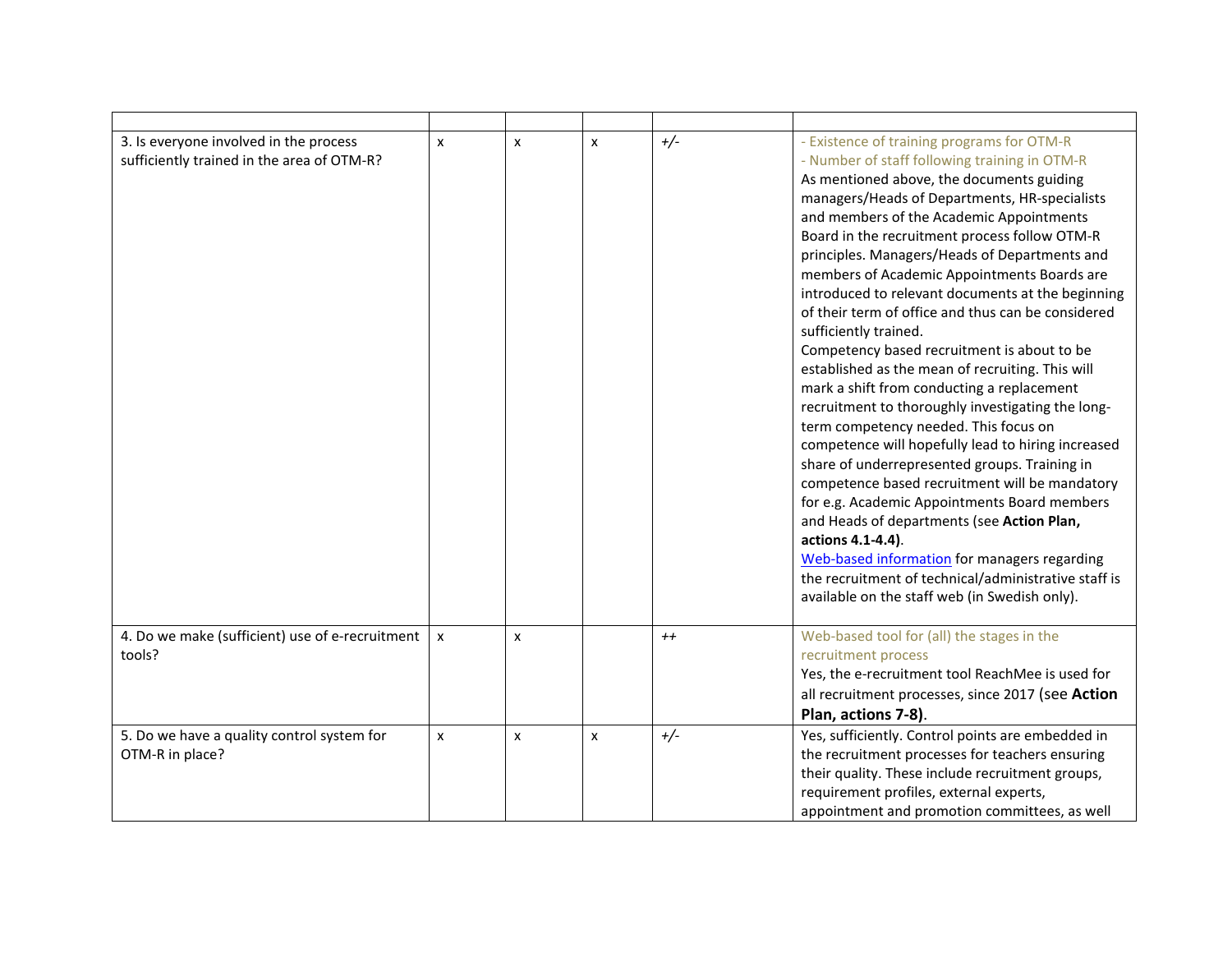|  | as an appeal system. However, for the recruitment<br>of post docs and researchers, a quality control<br>system would be desirable.                                                                                                                                                                                                                                                                                                                        |
|--|-----------------------------------------------------------------------------------------------------------------------------------------------------------------------------------------------------------------------------------------------------------------------------------------------------------------------------------------------------------------------------------------------------------------------------------------------------------|
|  | In order to ensure that the decision of employment<br>is based on a fair and objective assessment of the<br>applicants and that the university follows its<br>determined recruitment process, decisions on<br>employment can be appealed to the Higher<br><b>Education Appeals Board.</b>                                                                                                                                                                 |
|  | Another example of quality control is the Internal<br>Audit unit that conducts inquiries and assists in<br>development of processes. In 2019, a report on<br>strategic competence supply was requested by the<br>University Board. Consequently, the Division of<br>Human Resources is currently working on a<br>template for competency maintenance plans.                                                                                               |
|  | The Swedish Higher Education Authority (UKÄ)<br>evaluates the quality of higher education and<br>research, and reviews quality control systems. UKÄ<br>guidelines state: HEIs ensure that development and<br>renewal of research are supported by legally<br>secure, transparent processes of recruitment and<br>promotion. Employees have access to skills<br>development and career support. Equal<br>opportunities and gender equality are integral to |
|  | these processes.<br>UKÄ examines that the HEIs ensure that the<br>research meets the quality requirements contained<br>in the Higher Education Act and the Higher<br>Education Ordinance. The reviews are based on the<br>international guidelines for research formulated in<br>the European Charter for Researchers and<br>Guidelines for the recruitment of researchers as<br>well as the national framework for quality                               |
|  | assurance of research prepared by the Swedish                                                                                                                                                                                                                                                                                                                                                                                                             |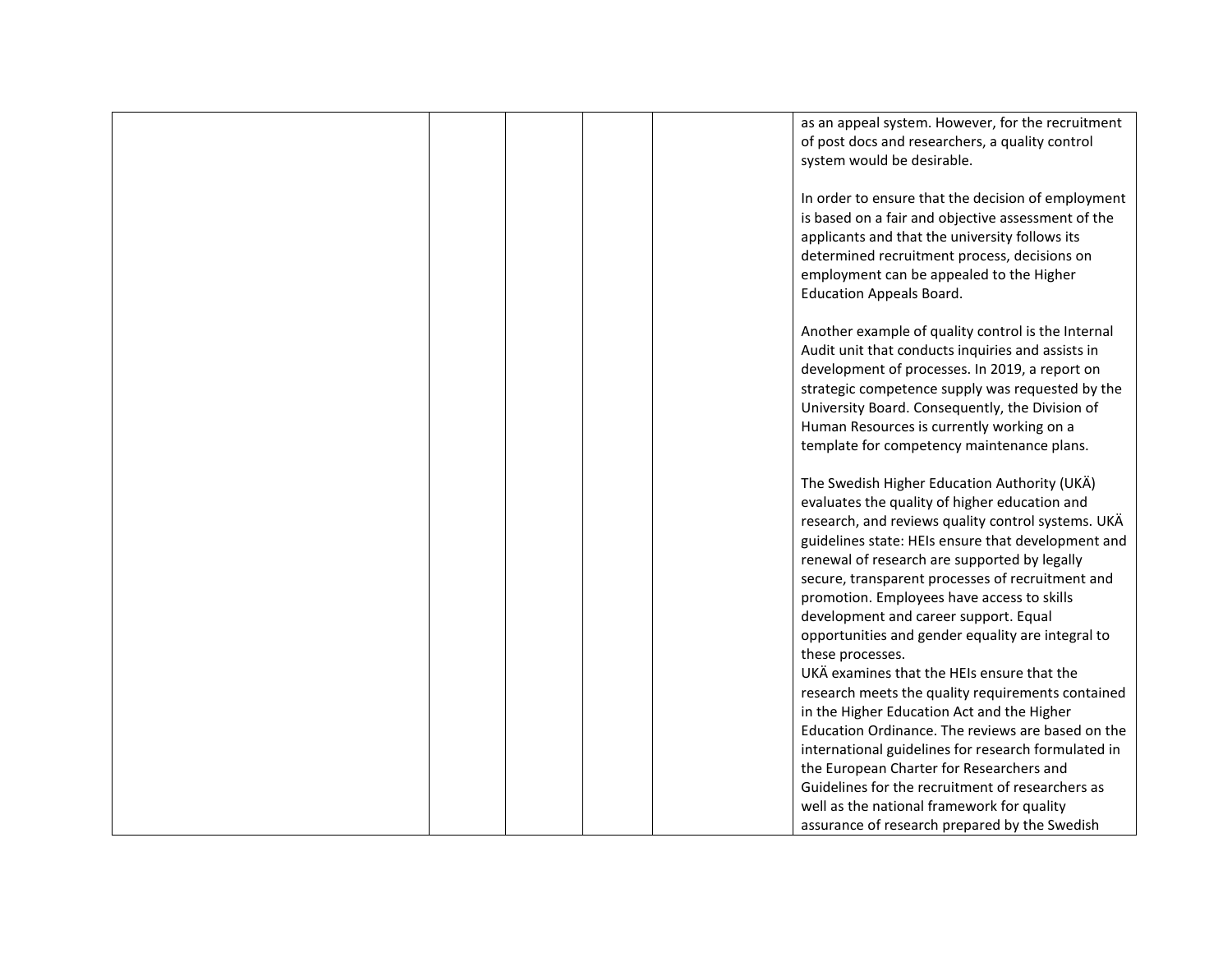|                                                                                             |                |                           |              |       | Association of Universities and University Colleges<br>(SUHF).<br>SLU has the ambition to use competency<br>maintenance plans (developed at the level of<br>department and aggregated at faculty level), as<br>part of the quality control system.                                                                                                                                                                                                                                                                                                                                                                                                                                                                                                                                                                                                                                                                                                                                                                 |
|---------------------------------------------------------------------------------------------|----------------|---------------------------|--------------|-------|--------------------------------------------------------------------------------------------------------------------------------------------------------------------------------------------------------------------------------------------------------------------------------------------------------------------------------------------------------------------------------------------------------------------------------------------------------------------------------------------------------------------------------------------------------------------------------------------------------------------------------------------------------------------------------------------------------------------------------------------------------------------------------------------------------------------------------------------------------------------------------------------------------------------------------------------------------------------------------------------------------------------|
| 6. Does our current OTM-R policy encourage<br>external candidates to apply?                 | $\pmb{\times}$ | $\boldsymbol{x}$          | $\mathsf{x}$ | $+/-$ | Trend in the share of applicants from outside the<br>organization<br>SLU encourages external candidates to apply by<br>publishing vacant positions on SLU's website in<br>both Swedish and English.<br>SLU does not collect data on the share of external<br>applicants. Such statistics could offer valuable<br>information on whether actions should be taken to<br>increase the effort.                                                                                                                                                                                                                                                                                                                                                                                                                                                                                                                                                                                                                         |
| 7. Is our current OTM-R policy in line with<br>policies to attract researchers from abroad? | $\pmb{\times}$ | $\boldsymbol{\mathsf{x}}$ | $\mathsf{x}$ | $+/-$ | Trend in the share of applicants from abroad<br>SLU's strategy 2021-2025 states that "research,<br>education and environmental monitoring and<br>assessment shall be characterised by high quality, a<br>clear international dimension and strong links<br>between the various activities".<br>The SLU language policy from 2016 states that<br>parallel language use is a prerequisite for<br>internationalisation. English is needed to make SLU<br>attractive to potential foreign employees and<br>students. Swedish employees and students need<br>good English skills in order to be attractive on the<br>labour market. Information must be available to all<br>who need it. All who are active at SLU must have<br>access to the information they need to perform<br>their tasks. This means that information must be<br>available in Swedish and English. However, SLU is a<br>Swedish-speaking university, and Swedish is the<br>primary language in administrative work (see<br>Action Plan, action 1). |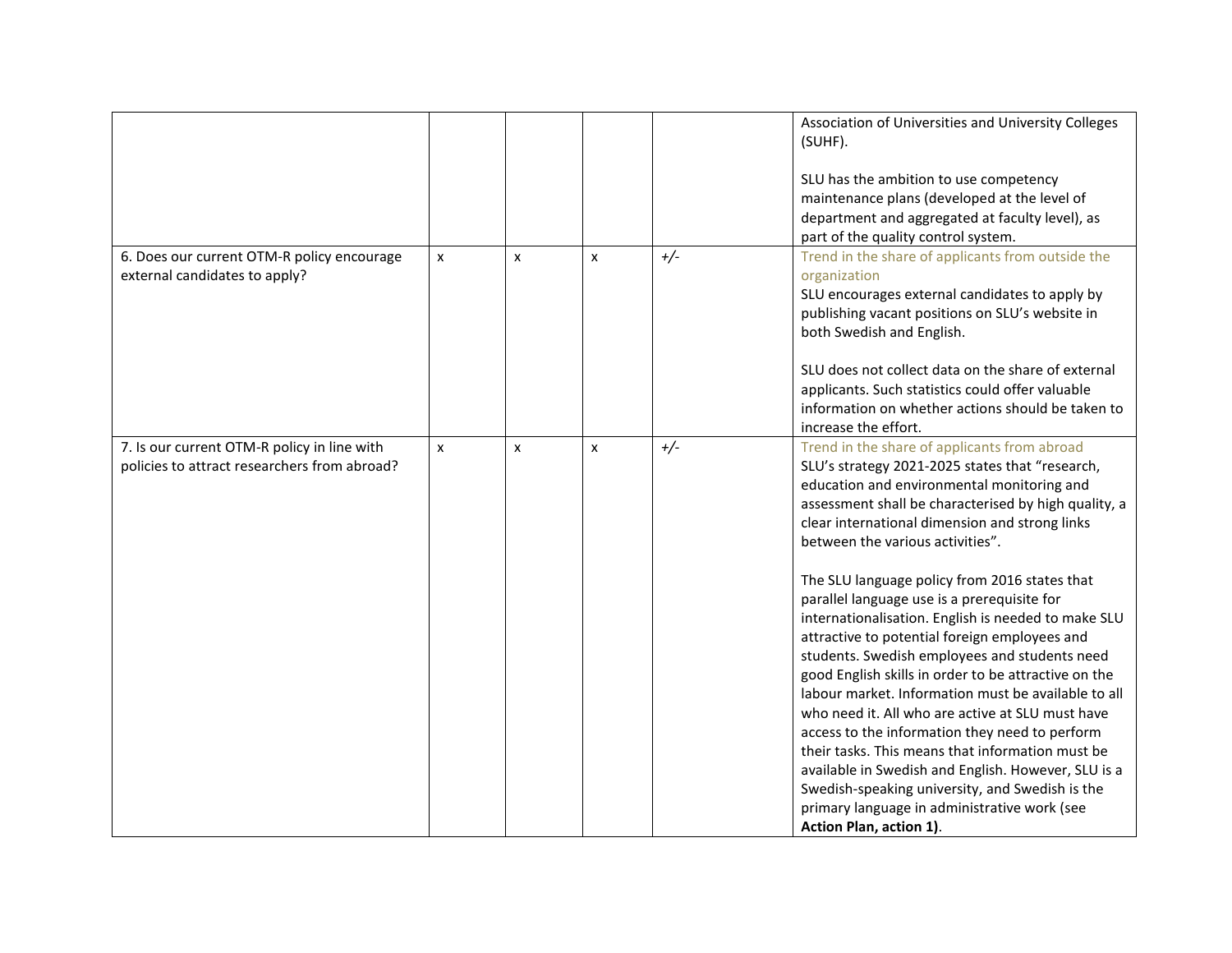|                                                                                             |   |   |                  |         | Language courses in Swedish are offered for<br>employed international staff through the<br>university.<br>SLU does not collect data on the nationality of<br>employees. However, such statistics could offer<br>valuable information on whether actions should be<br>taken to increase the effort.                                                                                                                                                                                                                                                                                                                                                                                                                                                                                                                                                                                                                                                                                                                                                                                                                                                                                                                                                                                                                                                                    |
|---------------------------------------------------------------------------------------------|---|---|------------------|---------|-----------------------------------------------------------------------------------------------------------------------------------------------------------------------------------------------------------------------------------------------------------------------------------------------------------------------------------------------------------------------------------------------------------------------------------------------------------------------------------------------------------------------------------------------------------------------------------------------------------------------------------------------------------------------------------------------------------------------------------------------------------------------------------------------------------------------------------------------------------------------------------------------------------------------------------------------------------------------------------------------------------------------------------------------------------------------------------------------------------------------------------------------------------------------------------------------------------------------------------------------------------------------------------------------------------------------------------------------------------------------|
| 8. Is our current OTM-R policy in line with<br>policies to attract underrepresented groups? | X | x | $\boldsymbol{x}$ | $^{++}$ | Trend in the share of applicants among<br>underrepresented groups (frequently women)<br>Gender mainstreaming action plan<br>As part of SLU's strategic and long-term work with<br>equal opportunities and gender equality<br>perspective, a new administrative organization<br>(Coordination group for gender equality and equal<br>opportunities at SLU) was established in 2019<br>aiming to include a gender equality perspective in<br>all regular processes at the university.<br>SLU's strategy 2021-2025 strives for "One SLU" that<br>collaborates internally, with equivalent and equal<br>opportunities for students and employees, to<br>support conditions where work can be performed<br>more efficiently and with unified strength.<br>This means: Active and systematic work to<br>promote a good working environment, gender<br>equality and equal opportunities is carried out,<br>wherein proactivity and internal learning are<br>guiding principles. A work and study environment<br>that is free from discrimination and which is<br>characterised by inclusion is a fundamental<br>prerequisite for sustainable professional and<br>student life. Gender equality means that everyone<br>has the same opportunity to shape society and<br>their lives, regardless of gender. At SLU, important<br>elements for achieving this objective include |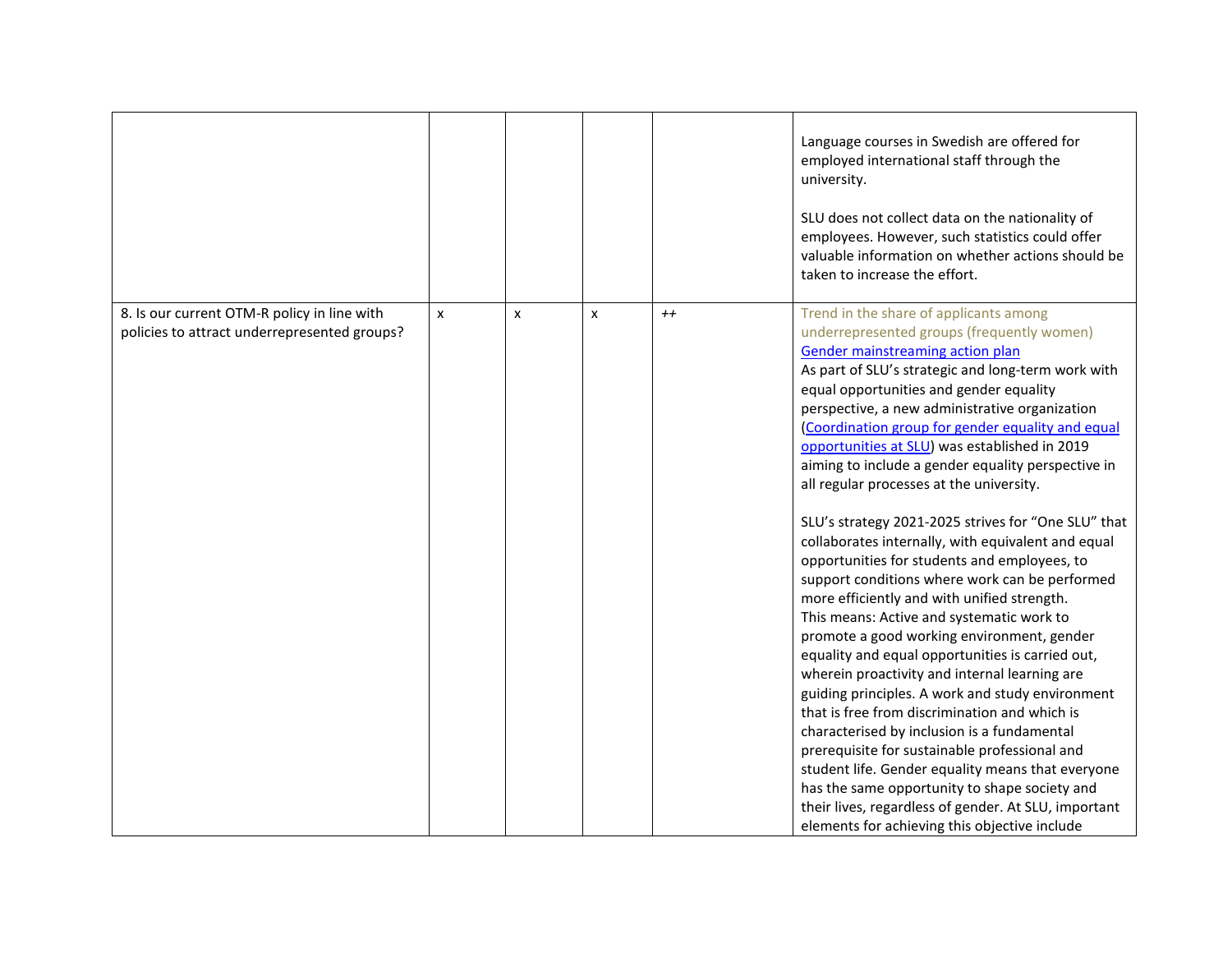|  |  | gender-equal career paths and funding                 |
|--|--|-------------------------------------------------------|
|  |  | opportunities, as well as the integration of a        |
|  |  | gender equality perspective in our degree             |
|  |  | programmes. SLU shall be more proactive in its        |
|  |  | systematic work aimed at preventing ill health and    |
|  |  | accidents, combatting discrimination, and             |
|  |  | promoting equal opportunities for students and        |
|  |  |                                                       |
|  |  | employees. In these efforts, it is essential that SLU |
|  |  | opposes restrictive norms and power systems           |
|  |  | linked to the grounds of discrimination. It is also   |
|  |  | important to provide internal learning                |
|  |  | opportunities that allow members of the               |
|  |  | organisation to share good examples, learn from       |
|  |  | each other and work together as "One SLU". The        |
|  |  | work to promote gender equality and equal terms       |
|  |  | helps to increase SLU's attractiveness as a           |
|  |  | university. It contributes to the quality of teaching |
|  |  | and research by making use of everyone's skills.      |
|  |  |                                                       |
|  |  | SLU: Current gender balance (from annual report       |
|  |  | $2020$ :                                              |
|  |  | All staff: 55 % female, 45 % male                     |
|  |  | Researchers and teaching staff, R1-R4: 49 %           |
|  |  | female, 51 % male                                     |
|  |  | Doctoral student positions: 43 % female, 57 % male    |
|  |  | Professors: 32 % female, 68 % male                    |
|  |  | Administrative and technical staff: 63 % female, 37   |
|  |  |                                                       |
|  |  | % male                                                |
|  |  | Management, all levels: 44 % female, 56 % male.       |
|  |  |                                                       |
|  |  | For the above mentioned categories, except            |
|  |  | professor, the gender balance is stable within the    |
|  |  | 40-60% interval (over years 2015-2020).               |
|  |  |                                                       |
|  |  | Competency based recruitment is about to be           |
|  |  | established as the means of recruiting. This will     |
|  |  | mark a shift from conducting a replacement            |
|  |  | recruitment to thoroughly investigating the long-     |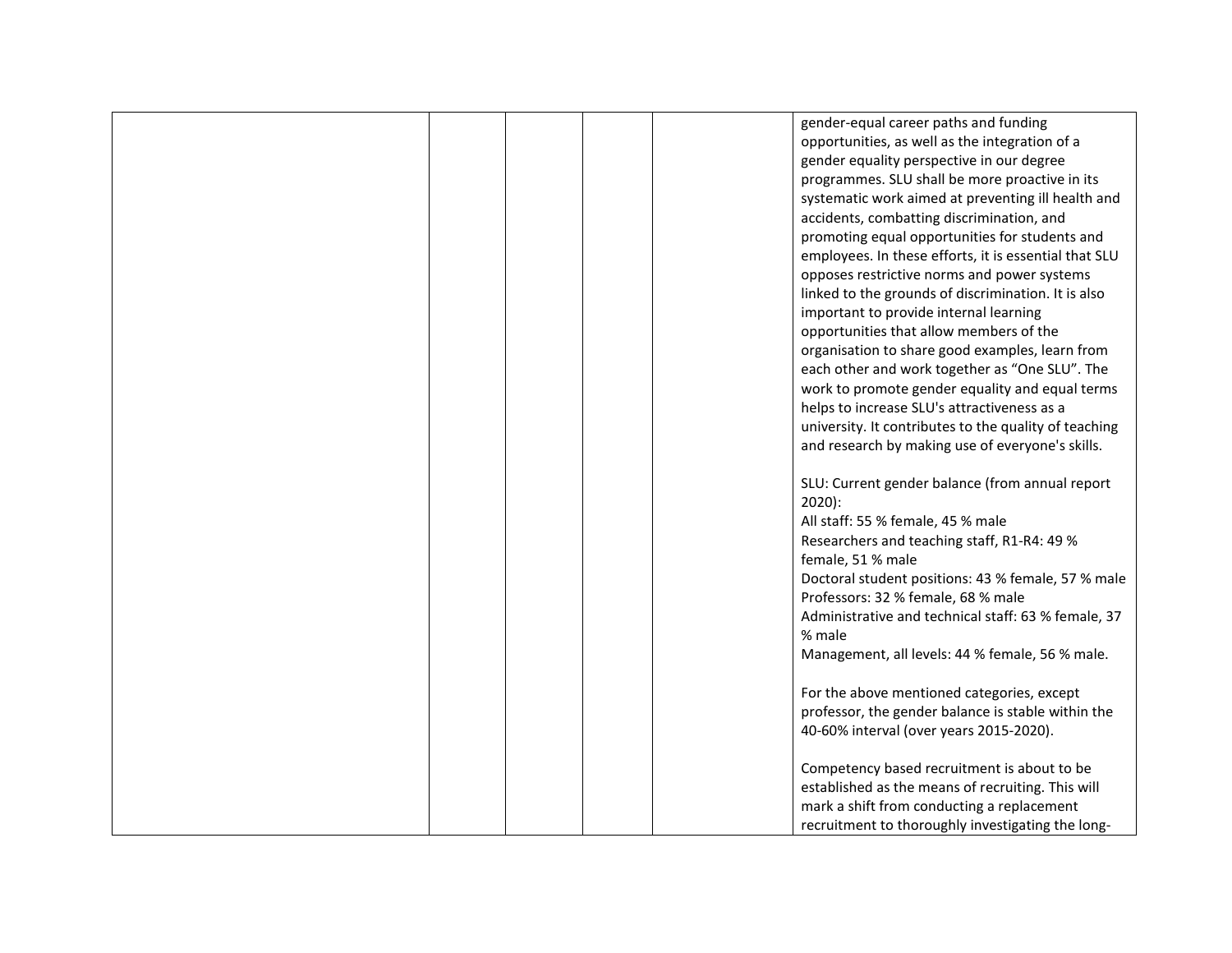|                                             |   |   |                           |      | term competency needed. This focus on                |
|---------------------------------------------|---|---|---------------------------|------|------------------------------------------------------|
|                                             |   |   |                           |      |                                                      |
|                                             |   |   |                           |      | competence will hopefully lead to recruitment of     |
|                                             |   |   |                           |      | an increased share of underrepresented groups.       |
|                                             |   |   |                           |      | Training in competence based recruitment will be     |
|                                             |   |   |                           |      | mandatory for e.g. Academic Appointments Board       |
|                                             |   |   |                           |      | members and Heads of Departments (see Action         |
|                                             |   |   |                           |      | Plan, actions 4.1-4.4).                              |
| 9. Is our current OTM-R policy in line with | X | x | $\boldsymbol{\mathsf{x}}$ | $++$ | Trend in the share of applicants from outside the    |
| policies to provide attractive working      |   |   |                           |      | organization                                         |
| conditions for researchers?                 |   |   |                           |      | As a whole, Sweden offers attractive working and     |
|                                             |   |   |                           |      | living conditions and so does SLU.                   |
|                                             |   |   |                           |      |                                                      |
|                                             |   |   |                           |      |                                                      |
|                                             |   |   |                           |      | SLU's strategy 2021-2025 states that "SLU shall be   |
|                                             |   |   |                           |      | an attractive university for both current and future |
|                                             |   |   |                           |      | employees and students. Both the free search for     |
|                                             |   |   |                           |      | knowledge and needs-driven research have a           |
|                                             |   |   |                           |      | natural place at SLU. Research, education and        |
|                                             |   |   |                           |      | environmental monitoring and assessment shall be     |
|                                             |   |   |                           |      | characterised by high quality, a clear international |
|                                             |   |   |                           |      | dimension and strong links between the various       |
|                                             |   |   |                           |      | activities. The university also works to ensure that |
|                                             |   |   |                           |      | scientific results and data are disseminated and     |
|                                             |   |   |                           |      | used in society, in both the short and long term.    |
|                                             |   |   |                           |      | SLU's students shall be able to establish a good     |
|                                             |   |   |                           |      | foundation for a changeable professional life.       |
|                                             |   |   |                           |      |                                                      |
|                                             |   |   |                           |      | Important components include active collaboration    |
|                                             |   |   |                           |      | with other HEIs, strong international engagement     |
|                                             |   |   |                           |      | and cooperation with our sectors and other           |
|                                             |   |   |                           |      | stakeholders in society. Gender equality, equal      |
|                                             |   |   |                           |      | opportunities and an environmentally oriented        |
|                                             |   |   |                           |      | mindset shall permeate the entire organisation.      |
|                                             |   |   |                           |      | Furthermore, SLU shall seek to ensure good           |
|                                             |   |   |                           |      | leadership, an ethical approach and efficient use of |
|                                             |   |   |                           |      | resources. SLU shall provide a good work and study   |
|                                             |   |   |                           |      | environment in which equivalent terms apply,         |
|                                             |   |   |                           |      | regardless of the activity and place of business.    |
|                                             |   |   |                           |      | Individuals shall be offered good opportunities for  |
|                                             |   |   |                           |      |                                                      |
|                                             |   |   |                           |      | development."                                        |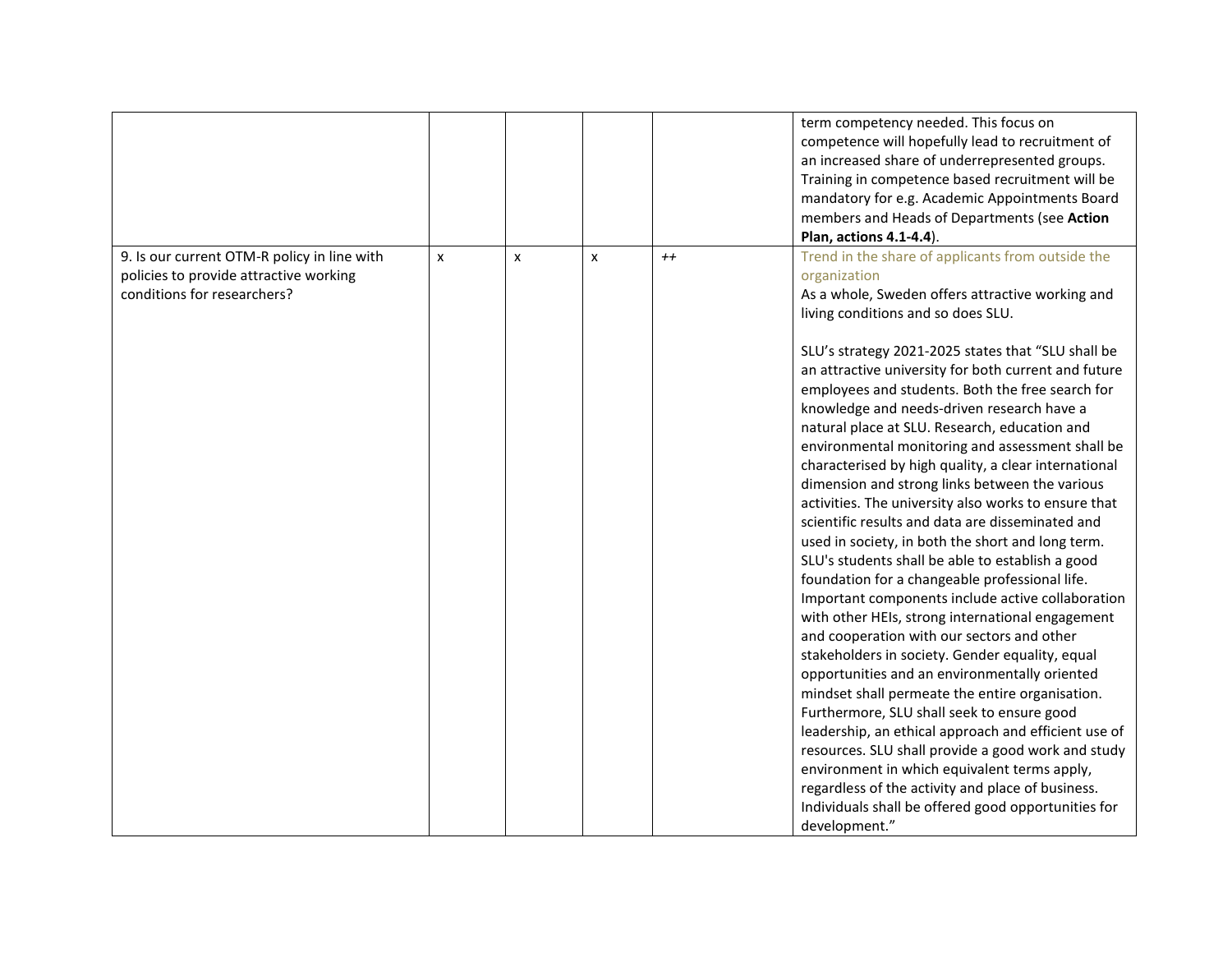|                                                                                             |   |   |       | SLU aims at leading the way by conducting<br>ambitious internal sustainability work that includes<br>all sustainability perspectives as stated in the<br>strategy 2021-2025.<br>SLU does note collect data on the share of<br>applicants from outside the organization. However,<br>such statistics could offer valuable information on<br>whether actions should be taken to provide even<br>more attractive working conditions and promote<br>competitive advantage.<br>See Action Plan, actions 13-17.                                                                                                                                                                                   |
|---------------------------------------------------------------------------------------------|---|---|-------|---------------------------------------------------------------------------------------------------------------------------------------------------------------------------------------------------------------------------------------------------------------------------------------------------------------------------------------------------------------------------------------------------------------------------------------------------------------------------------------------------------------------------------------------------------------------------------------------------------------------------------------------------------------------------------------------|
| 10. Do we have means to monitor whether the<br>most suitable researchers apply?             |   |   | $+/-$ | SLU ranks well internationally within its subject<br>areas and utilizes its strong and excellent research<br>to attract the most suitable candidates.<br>Regulations, procedures and the ability to appeal<br>decisions ensure that the suitability of researchers<br>is at the centre of the recruitment process.<br>Furthermore the subject area in the advertisement<br>of each position is as broad and open as possible in<br>order to attract the most suitable researchers. The<br>applications are evaluated comprehensively based<br>on the applicants' merits in research and teaching.<br>Other means to measure suitability are e.g.<br>interviews and teaching demonstrations. |
| Advertising and application phase                                                           |   |   |       |                                                                                                                                                                                                                                                                                                                                                                                                                                                                                                                                                                                                                                                                                             |
| 11. Do we have clear guidelines or templates<br>(e.g., EURAXESS) for advertising positions? | X | X | $+/-$ | Templates for advertising positions are available<br>and adequately used in ReachMee, the e-<br>recruitment tool used by SLU. The routine for using<br>templates in non-permanent positions should be<br>improved by developing templates following OTM-<br>R guidelines (see Action Plan, actions 7-10).                                                                                                                                                                                                                                                                                                                                                                                   |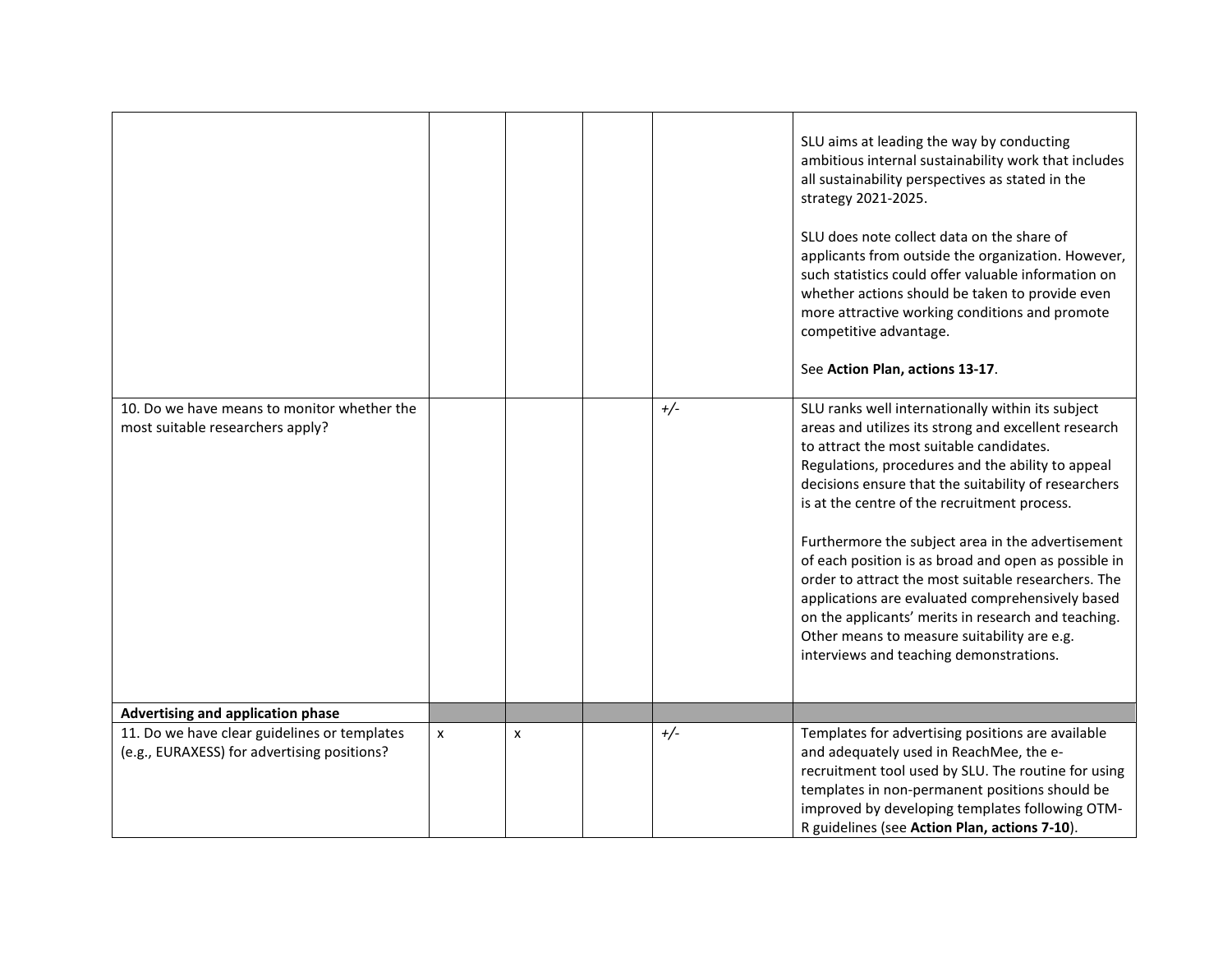| 12. Do we include in the job advertisement<br>references/links to all the elements foreseen in<br>the relevant section of the toolkit? | $\pmb{\times}$ | $\mathsf{x}$     |   | $++$    | The majority of the elements foreseen in the<br>relevant section of the toolkit are included in the<br>job advertisement, only a few references/links to<br>relevant information should be added.<br>Information regarding equal opportunity as well as<br>entitlements and other benefits can be improved<br>(see Action Plan, action 10).                                                                                                                                                                |
|----------------------------------------------------------------------------------------------------------------------------------------|----------------|------------------|---|---------|------------------------------------------------------------------------------------------------------------------------------------------------------------------------------------------------------------------------------------------------------------------------------------------------------------------------------------------------------------------------------------------------------------------------------------------------------------------------------------------------------------|
| 13. Do we make full use of EURAXESS to ensure<br>our research vacancies reach a wider<br>audience?                                     | $\mathsf{x}$   | $\boldsymbol{x}$ |   | $^{++}$ | - The share of job adverts posted on EURAXESS;<br>- Trend in the share of applicants recruited from<br>outside the organisation/abroad<br>SLU is a member of Euraxess since 2020. Since<br>2021 SLU has made efforts to advertise all<br>researcher positions on Euraxess (see Action Plan,<br>actions 7-10).                                                                                                                                                                                              |
| 14. Do we make use of other job advertising<br>tools?                                                                                  | x              | $\mathsf{x}$     |   | $-/-$   | Vacant positions are advertised at Platsbanken, the<br>Swedish equivalent to Eures. Other job advertising<br>tools are used upon request from Heads of<br>Departments. There are other channels that SLU<br>would like to explore, for example LinkedIn,<br>ResearchGate or Twitter (see item 13).                                                                                                                                                                                                         |
| 15. Do we keep the administrative burden to a<br>minimum for the candidate?                                                            | X              |                  |   | $++$    | The process of applying for a position at SLU has<br>become much easier, transparent and legal-certain<br>since SLU started to use the e-recruitment tool<br>ReachMee.                                                                                                                                                                                                                                                                                                                                     |
| Selection and evaluation phase                                                                                                         |                |                  |   |         |                                                                                                                                                                                                                                                                                                                                                                                                                                                                                                            |
| 16. Do we have clear rules governing the<br>appointment of selection committees?                                                       |                | x                | X | $^{++}$ | Statistics on the composition of panels<br>The appointment of selection committees is<br>regulated through SLU's delegation of authority<br>documents.<br>SLU's delegation of authority documents.<br>The SLU Boards delegation of authority<br>Vice-chancellor's delegation of authority<br>Delegation of authority at S-faculty<br>Delegation of authority at NJ-faculty<br>Delegation of authority at VH-faculty<br>Delegation of authority at LTV-faculty<br>A gender equality perspective is applied. |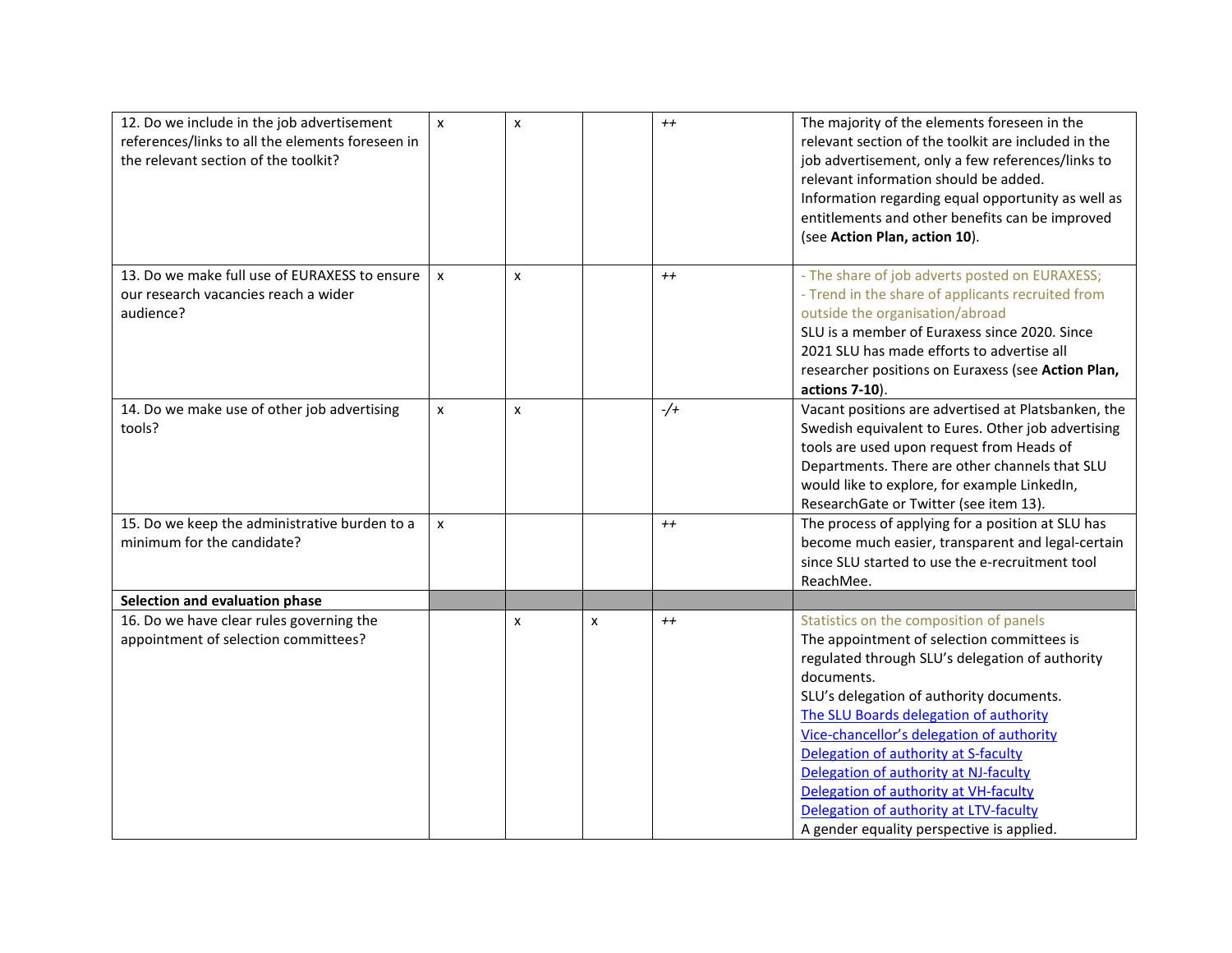| 17. Do we have clear rules concerning the     | x                | X              | $^{++}$ | Written guidelines                                   |
|-----------------------------------------------|------------------|----------------|---------|------------------------------------------------------|
| composition of selection committees?          |                  |                |         | Yes, The Appointment Procedures for teachers at      |
|                                               |                  |                |         | <b>SLU</b> describe the composition of selection     |
|                                               |                  |                |         | committees.                                          |
| 18. Are the committees sufficiently gender-   | $\boldsymbol{x}$ | $\mathsf{x}$   | $^{++}$ | Yes, the selection committees are sufficiently       |
| balanced?                                     |                  |                |         | gender-balanced.                                     |
| 19. Do we have clear guidelines for selection |                  | $\pmb{\times}$ | $++$    | Written guidelines                                   |
| committees which help to judge 'merit' in a   |                  |                |         | Yes, General assessment criteria for the             |
| way that leads to the best candidate being    |                  |                |         | appointment of teachers.                             |
| selected?                                     |                  |                |         | See Action Plan, actions 11 - 12.                    |
| <b>Appointment phase</b>                      |                  |                |         |                                                      |
| 20. Do we inform all applicants at the end of | x                |                | $^{++}$ | Candidates continuously receive information about    |
| the selection process?                        |                  |                |         | the recruitment process. All applicants are          |
|                                               |                  |                |         | informed about the decision on employment via        |
|                                               |                  |                |         | the e-recruitment tool ReachMee, alternatively via   |
|                                               |                  |                |         | e-mail from faculty administrative officers (teacher |
|                                               |                  |                |         | positions). The information includes procedures for  |
|                                               |                  |                |         | appeal.                                              |
| 21. Do we provide adequate feedback to        | x                |                | $+/-$   | In teacher recruitments, strengths and weaknesses    |
| interviewees?                                 |                  |                |         | are reviewed in the external expert's reports,       |
|                                               |                  |                |         | which are shared with each applicant. Further        |
|                                               |                  |                |         | feedback is provided upon request.                   |
| 22. Do we have an appropriate complaints      | $\boldsymbol{x}$ |                | $++$    | <b>Statistics on complaints</b>                      |
| mechanism in place?                           |                  |                |         | The recruitment process includes the possibility to  |
|                                               |                  |                |         | appeal against the appointment and selection         |
|                                               |                  |                |         | process, and the appointment per se to the Higher    |
|                                               |                  |                |         | Education Appeals Board. As per Swedish              |
|                                               |                  |                |         | legislation, this does not apply to doctoral student |
|                                               |                  |                |         | positions.                                           |
|                                               |                  |                |         | In 2020 the decision on seven employments was        |
|                                               |                  |                |         | appealed against.                                    |
| <b>Overall assessment</b>                     |                  |                |         |                                                      |
| 23. Do we have a system in place to assess    |                  |                | $+/-$   | The Internal Audit unit of the university must       |
| whether OTM-R delivers on its objectives?     |                  |                |         | examine and suggest improvements to the              |
|                                               |                  |                |         | institution's processes for risk-management,         |
|                                               |                  |                |         | management, monitoring and leadership. Internal      |